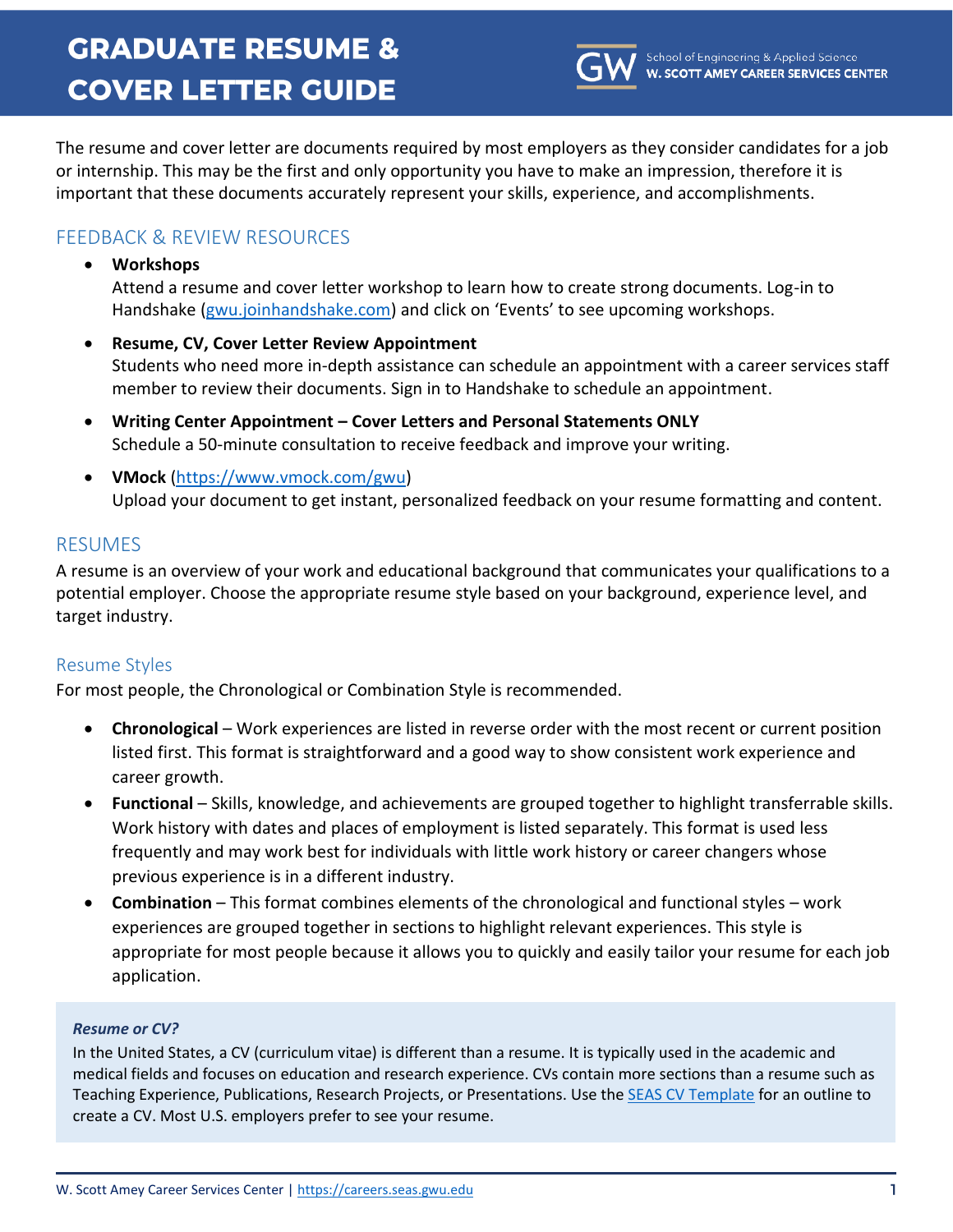## Resume Formatting

Consistency is key! Employers typically spend 7-10 seconds reviewing a candidate's resume. Good formatting allows the reader to quickly identify your qualifications.

| Do.          |                                                           | Avoid |                                                                  |
|--------------|-----------------------------------------------------------|-------|------------------------------------------------------------------|
|              | Set margins between $0.5 - 1.0$ inch                      | ×     | Grammar and spelling mistakes                                    |
| ✓            | Choose an easy-to-read font, size 10-12 such as:          |       | $\boldsymbol{\star}$ 1 <sup>st</sup> person pronouns (I, me, my) |
|              | Calibri, Times New Roman, Arial, Garamond,                | ×     | Personal information such as gender,                             |
| ✓            | Be brief. ONE page for each 7-10 years of work experience |       | marriage status, race/ethnicity, nationality,                    |
| $\checkmark$ | Use bold, italics, CAPS, and underlining consistently     |       | etc.                                                             |
| ✓            | Write dates with month and year: 08/2020, August 2020,    | ×     | References - provide only when requested                         |
|              | Aug 2020                                                  | ×     | Jargon and elaborate language                                    |
|              | Use active voice with correct verb tense                  |       |                                                                  |

#### Resume Sections

Each person's resume will vary based on their background and experiences, however there are some common sections that employers expect to see. **See example resumes on pages 4 and 5.**

| <b>Required Sections</b> |                                                                                                                                                                                                                                                                                                                                                                     |
|--------------------------|---------------------------------------------------------------------------------------------------------------------------------------------------------------------------------------------------------------------------------------------------------------------------------------------------------------------------------------------------------------------|
| Header                   | Name, phone number, email address, physical address (city and state)                                                                                                                                                                                                                                                                                                |
| Education                | List schools in reverse order starting with most recent institution; include the full name<br>of institution and location (city, state or country if outside the U.S.)<br>Full name of degree (no abbreviations), major/concentration, and graduation date<br>Grade point average (GPA) is optional                                                                 |
| <b>Skills</b>            | Languages<br>Technical skills and certifications such as software, tools, and programming languages<br>Indicate level of expertise for each skill (e.g., proficient, advanced, fluent)<br>DO NOT list core skills in this section (e.g., good communicator, organized,<br>hardworking, etc.) – these types of skills should be described in the experience section. |
| Experience               | Name of organization and location (city, state or country)<br>Job title<br>Start and end dates of employment (month and year)<br>Bullet point list of your activities. See page 3 for examples of strong descriptions.                                                                                                                                              |

| <b>Optional Sections</b>         |                                                                                                                                                                                                                                                                                                                                                                                                                        |
|----------------------------------|------------------------------------------------------------------------------------------------------------------------------------------------------------------------------------------------------------------------------------------------------------------------------------------------------------------------------------------------------------------------------------------------------------------------|
| Profile/ Professional<br>Summary | For candidates with more extensive work history or career changers, a profile can provide<br>an overview of your relevant skills, experiences, and goals. In a few sentences, describe<br>how your background matches the qualifications for a specific job. Read this article from<br>The Balance for more information and examples of resume profiles:<br>https://www.thebalance.com/resume-profile-examples-2062828 |
| Professional<br>Affiliations     | List any relevant industry organizations that you currently belong to and positions you hold.                                                                                                                                                                                                                                                                                                                          |
| Presentations or<br>Publications | Include a citation or link to the work                                                                                                                                                                                                                                                                                                                                                                                 |
| <b>Honors and Awards</b>         | List awards that relate to the industry or showcase your skills. Academic honors can be<br>listed with the corresponding institution in the education section.                                                                                                                                                                                                                                                         |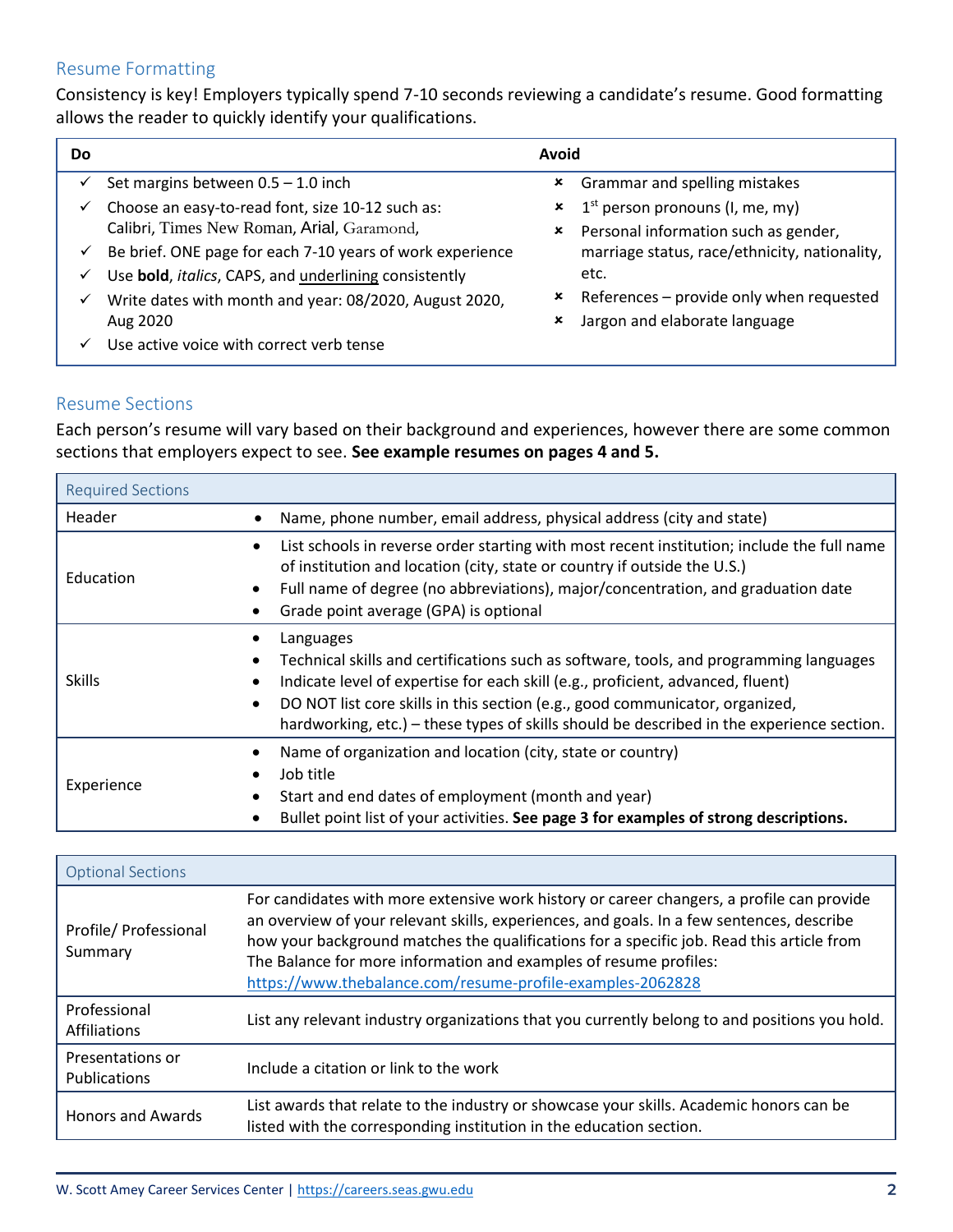## Write Strong Descriptions

When writing about your experiences, do not just list of responsibilities. Describe the experience and the skills you used with a detailed, yet concise sentence that focuses on your **ACTION**, the **DETAILS** of what you did, and shows an **OUTCOME**.

| 1. Action                                                                                                                                                                                                                                           | 2. Details                                                                                                                                                                                      | 3. Outcome                                                                                                                                                                                                           |
|-----------------------------------------------------------------------------------------------------------------------------------------------------------------------------------------------------------------------------------------------------|-------------------------------------------------------------------------------------------------------------------------------------------------------------------------------------------------|----------------------------------------------------------------------------------------------------------------------------------------------------------------------------------------------------------------------|
| Start with an action verb to convey<br>a particular skill. Use the list of<br>verbs on page 8.<br>$\circ$ Avoid phrases such as<br>"responsible for" and "duties<br>include".<br>Review the job description and<br>$\circ$<br>use similar language. | Add relevant details.<br>Who were you working with?<br>$\bullet$<br>Where?<br>What tools or equipment did<br>you use?<br>What was the subject or topic?<br>How often?<br>How many?<br>$\bullet$ | Provide the reason or purpose of<br>your action.<br>Describe any change or<br>$\bullet$<br>difference in impact.<br>Quantify results if possible.<br>$\bullet$<br>Share an accomplishment or<br>$\bullet$<br>reward. |
| <b>ACTION</b><br>submitted the proposal to NASA.<br><b>OUTCOME</b>                                                                                                                                                                                  | Collaborated with a team of 6 engineering students to design and build a micro-satellite prototype and<br><b>DETAILS</b>                                                                        |                                                                                                                                                                                                                      |

#### Example Descriptions

- **\*** Responsible for software development.
- $\checkmark$  Designed software using Java and Eclipse to develop a cellular application to allow customers to take notes on their cell phone.
- Teaching assistant for 3 undergraduate courses.
- ✓ Created lesson plans, graded assignments, and held weekly office hours for 3 undergraduate computer science courses with a total of 65 students.
- Updated website with JavaScript, Python, and MySQL.
- $\checkmark$  Wrote and tested code for company website to improve performance and user experience using JavaScript, Python, and MySQL.

#### *Having trouble writing bullet points?*

Start by making a list of all the things you do at the job, even the things that don't seem very important. Then, for each item, ask yourself: *How did I do this? Why did I do this?* Try to add as much detail as you can remember, you can always edit it later.

#### Customize the Resume

The resume should be tailored for each application. You can quickly and easily customize your resume by:

- Matching the action verbs to the job description
- Highlighting relevant courses and projects
- Limiting the number of bullet points for experiences that are not relevant to the job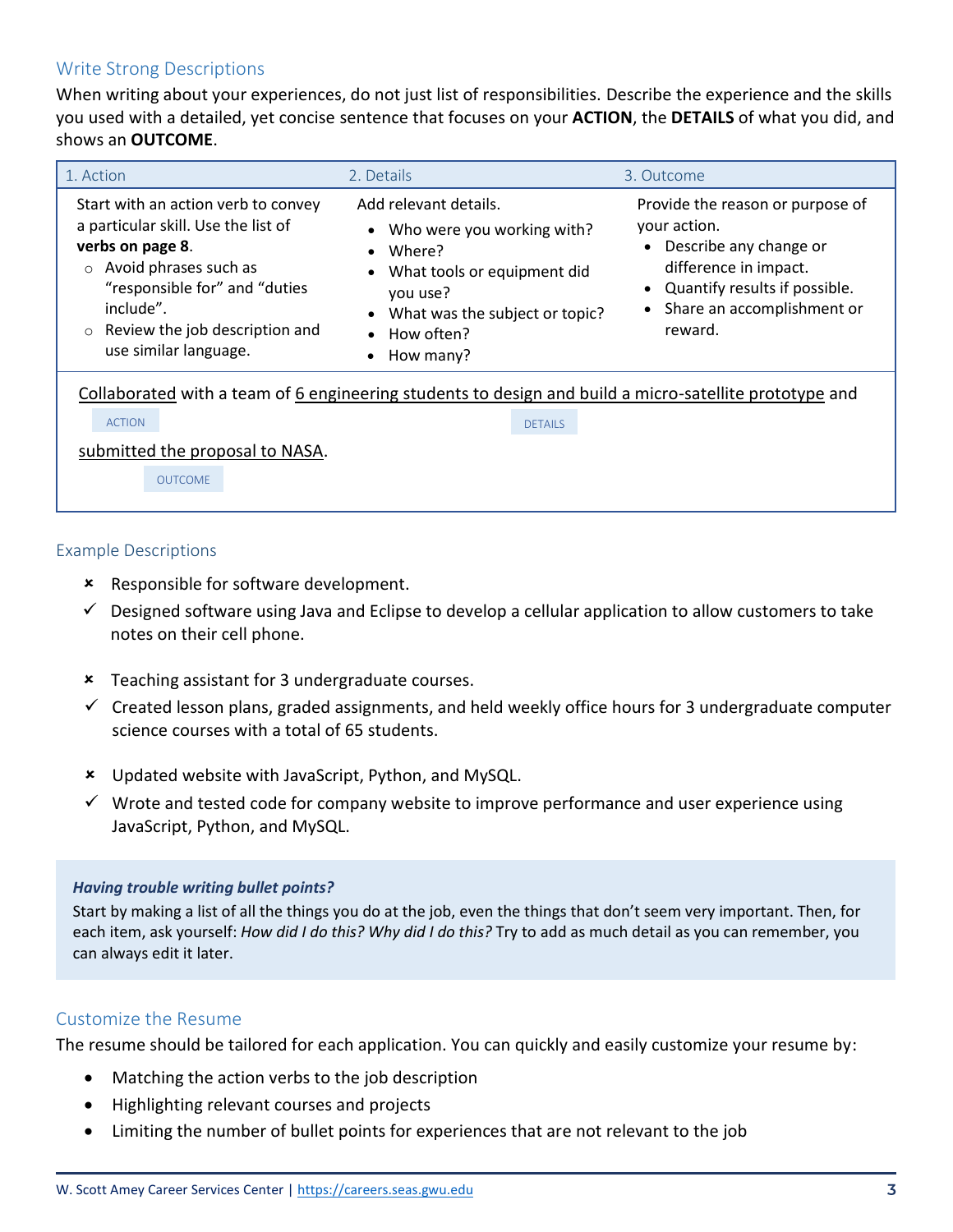## **GENE GRAY**

#### Washington, DC, genegray@gwu.edu, (555) 555-5555, graygenes.github.io

#### **EDUCATION**

The George Washington University, School of Engineering & Applied Science Master of Science in Computer Science, GPA 3.8/4.0

• Relevant Coursework: Design & Analysis of Algorithms, Big Data & Analytics, Artificial Intelligence

#### South China University of Technology, Guangzhou, Guangdong, China Bachelor of Science in Computer Software, GPA 92/100

#### **TECHNICAL SKILLS**

Programming Languages: Java (Advanced), PHP (Advanced), SQL (Familiar), Python (Beginner) Frameworks: Struts, Spring Boot, Spring MVC Database Systems: MySQL, SQLite, Google Cloud Platform Software: MATLAB, Microsoft Excel

#### RELEVANT PROJECTS

Speech Recognition Program, The George Washington University

- Developed software that can identify a speaker's voice by comparing the voice with an array of samples. •
- Simulated the superimposition of Hidden Markov Model states in MATLAB and achieved 95% recognition • accuracy.

Cellular Phone Note App, The George Washington University

- Created software using Java to develop a cellular application that will allow customers to take notes on their cell phone.
- Tested software code to analyze specific word frequency used by customers and increased recognized • vocabulary to 35,000+ words.

#### **WORK & INTERNSHIP EXERIENCE**

GW Hatchet, Washington, DC

#### **Front End Developer**

- Editing and designing the web page for GW's independent student newspaper using PHP and its frameworks.
- Meeting weekly with the editorial board to discuss plans for website design, metrics, and troubleshooting. •

#### TECH Org, San Francisco, CA Intern

- Implemented and evaluated algorithms and database queries to support scalability and stability.
- Researched new technologies and trends from industry journals and wrote recommendation memos for senior leadership.
- Worked closely with quality assurance testers, product owners, and utilized feedback from end users to rapidly fix bugs and incorporate suggestions for improvement.

#### **ACTIVITIES & MEMBERSHIPS**

GW Tech Collective, Women in Computer Science, American Association for Artificial Intelligence

March 2020 - Present

June 2019 - July 2019

January 2020 - April 2020

September 2019 - December 2019

May 2019

Washington, DC

Expected May 2021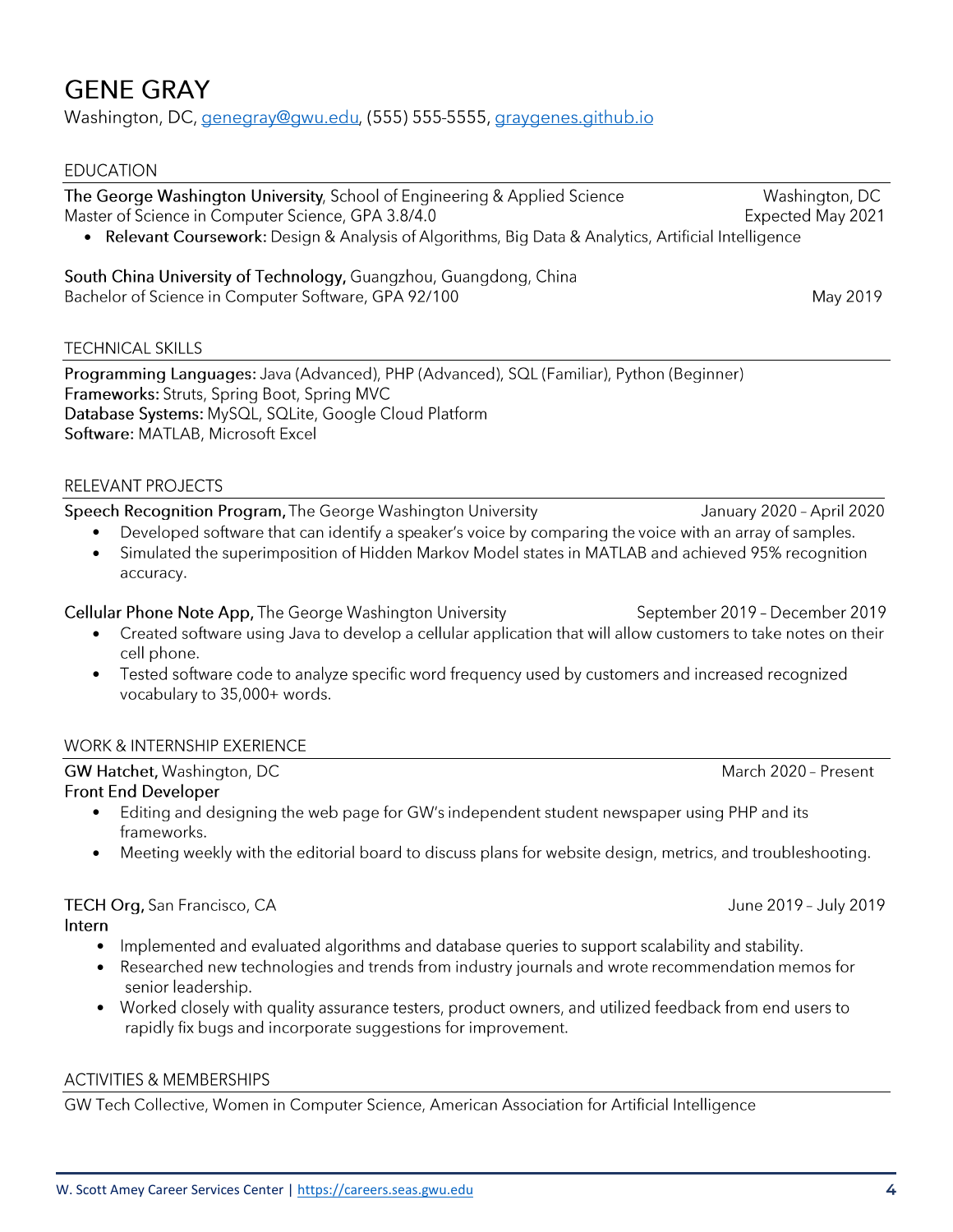## **Shuang Wu**

800 22<sup>nd</sup> Street NW, Washington, DC | [wushelby@gwu.edu](mailto:wushelby@gwu.edu) | 555-555-555

#### **EDUCATION**

| The George Washington University, School of Engineering & Applied Science, Washington, DC<br>Doctorate of Philosophy in Civil Engineering and Environmental Engineering<br>Thesis: The Future of Water in Urban Environments                                                                                                                                                                     | Expected 6/2023     |
|--------------------------------------------------------------------------------------------------------------------------------------------------------------------------------------------------------------------------------------------------------------------------------------------------------------------------------------------------------------------------------------------------|---------------------|
| University of Rhode Island, Kingston, RI<br>Master of Science in Civil and Environmental Engineering<br>Chi Epsilon Honors Society, American Society of Civil Engineers Fellowship Recipient                                                                                                                                                                                                     | 5/2017              |
| South China University of Technology, Guangzhou, Guangdong, China<br>Bachelor of Engineering in Hydraulic and Hydropower Engineering                                                                                                                                                                                                                                                             | 5/2016              |
| <b>RESEARCH PROJECTS</b>                                                                                                                                                                                                                                                                                                                                                                         |                     |
| Environmental Engineering Lab, The George Washington University, Washington, DC<br>Lab Supervisor<br>Mentoring a team of seven undergraduate students on water toxicity research.<br>$\bullet$<br>Educating and supervising students on equipment use including a gas chromatograph, an atomic<br>$\bullet$<br>absorption spectrophotometer, incubators, and associated water testing equipment. | $10/2019$ – Current |
| Engineers for Sustainable World, San Mateo, Guatemala<br>Team Member, University of RI Chapter<br>Researched and designed a dosing siphon and trickling filter to treat the effluent from a septic tank for a<br>school of 200 students.<br>Collaborated with local and school officials to identity installation location and to install the septic tank<br>$\bullet$<br>and siphon.            | $2/2017 - 6/2017$   |
| <b>INTERNSHIP EXPERIENCE</b>                                                                                                                                                                                                                                                                                                                                                                     |                     |
| DCWater, Washington, DC<br>Intern                                                                                                                                                                                                                                                                                                                                                                | $9/2019 - 5/2020$   |
| Shadowed city officials on site visits to inspect residential, commercial, and construction sites.<br>$\bullet$<br>Supported engineers by tracking material cost estimations, organizing documents related to permits, and<br>$\bullet$<br>corresponding with site supervisors.<br>Attended farmers markets throughout the city to inform and educate residents on water conservation.           |                     |
| <b>TEACHING EXPERIENCE</b>                                                                                                                                                                                                                                                                                                                                                                       |                     |
| The George Washington University, Washington, DC<br>Teaching Assistant, Department of Civil & Environmental Engineering<br>Leading three lab sections totaling 150 undergraduate students.<br>Designing lesson plans for each section in accordance with department objectives.                                                                                                                  | $8/2018$ – Current  |

## **TECHNICAL SKILLS & LANGUAGES**

**Software:** S-Frame, FlowMaster, StormCAD, SewerCAD, AutoCAD Civil 3D, MicroStation, ArcGIS **Languages:** Fluent in Mandarin and English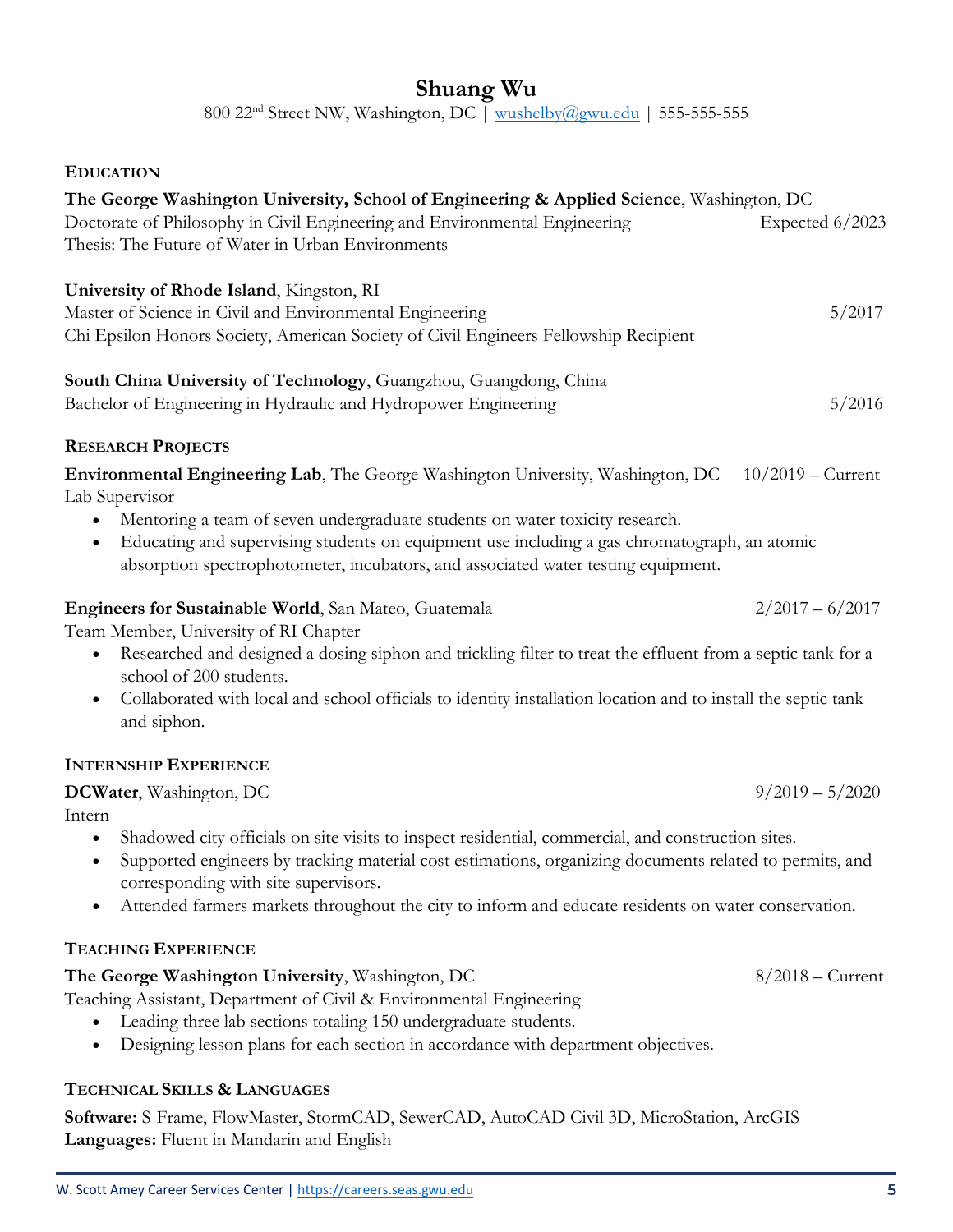## COVER LETTER

This document is an opportunity to share more of your story with the employer and it should complement your resume – not restate it. A good cover letter will demonstrate how your skills and experience fit the role, and show your ability to clearly communicate your thoughts. Some important tips:

- Customize each letter to a specific position.
- Express yourself with confidence highlight what makes you a strong candidate.
- Be concise. The cover letter should never be longer than one (1) page.

#### Writing a Cover Letter

You can use this simple framework to draft your letters. **See an example cover letter on page 7.**

- 1. **Choose your focus.** Review the job description and identify 2-4 qualifications you want to highlight in your cover letter.
- 2. **Match your experience.** Refer back to your resume and identify an experience for each qualification. You only need one example per qualification.
- 3. **Make a connection.** Describe how your past experience has prepared you for the new job. Explain how you will apply your skills to meet the responsibilities of the job.

| <b>Cover Letter Sections</b>       |                                                                                                                                                                                                                                                                                                                                                                                                                                                                                                                                                                               |
|------------------------------------|-------------------------------------------------------------------------------------------------------------------------------------------------------------------------------------------------------------------------------------------------------------------------------------------------------------------------------------------------------------------------------------------------------------------------------------------------------------------------------------------------------------------------------------------------------------------------------|
| Header                             | Name, phone number, email address, physical address (city and state)<br>Use same font and style as the resume                                                                                                                                                                                                                                                                                                                                                                                                                                                                 |
| Date, Address &<br>Greeting        | Date the document is submitted<br>Use the address listed in the job posting or from the company website<br>$\bullet$<br>Address the letter to a person using their title (Mr., Mrs., Ms., Dr.) and their full name<br>$\bullet$<br>Use "Dear Hiring Manager" or "Dear Selection Committee" if the name is unknown<br>$\bullet$                                                                                                                                                                                                                                                |
| Introduction<br>Paragraph          | Specify the position you are applying to, how you found it, and a specific reason you are<br>$\bullet$<br>interested in the job. Try to make a connection between yourself and the company's<br>mission or values.<br>If you learned of the opportunity through a person (e.g., recruiter, GW alum, or faculty) do<br>mention the person's name (if they approve). Do not exaggerate the relationship.<br>Identify the key skills you will focus on for the cover letter.                                                                                                     |
| <b>Body Paragraphs</b><br>(2 or 3) | For each skill you listed in the introduction, provide a specific example of how you have<br>$\bullet$<br>used that skill before. Do not just copy bullet points from your resume.<br>Make a connection between your previous experience and how you can apply that<br>$\bullet$<br>experience and skill in the new role. Look at the list of job responsibilities to determine<br>how your skills will be a good fit.<br>Stay focused! Choose one example for each skill and do not bring up additional skills<br>$\bullet$<br>beyond what was outlined in the introduction. |
| <b>Closing Paragraph</b>           | Briefly restate your interest in the job and summarize why your skills make you a good<br>$\bullet$<br>candidate.<br>Include requested information such as start date, hours of availability, etc.                                                                                                                                                                                                                                                                                                                                                                            |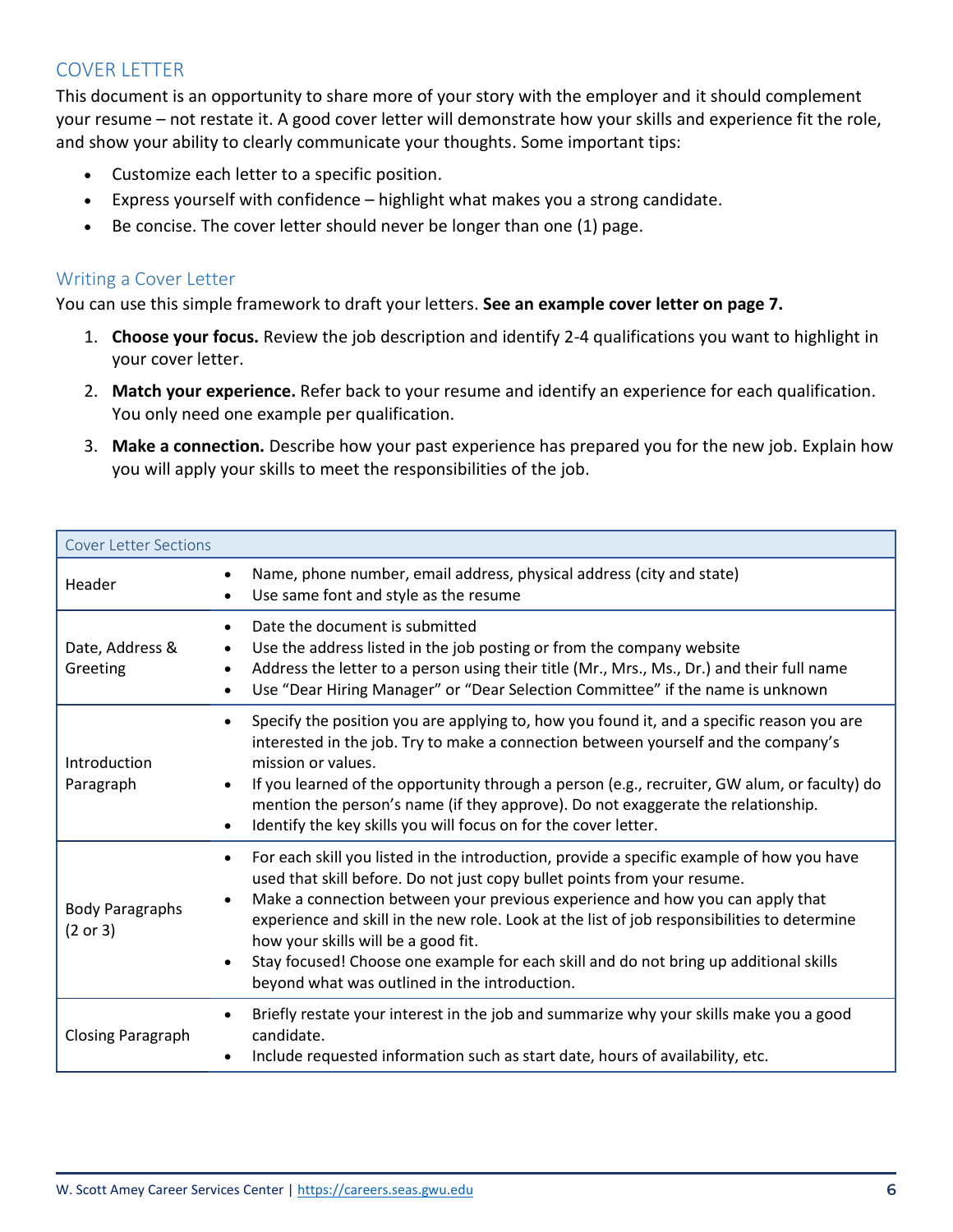*Use the same header style as the resume.*

*You can also use "Hiring Manager" or "Selection Committee"*

*INTRODUCTION: Specify your interest in the job and 2-4 skills to focus on.*

*BODY: Provide an example for each skill.*

*BODY: Connect your previous experience to the job.*

*CLOSING: Restate your interest in the job.*

## **G. W. Smithson**

123 Pennsylvania Street NW, Washington, DC 20052 (555) 555-5555, [smithgw@gwu.edu,](mailto:smithgw@gwu.edu) [www.linkedin.com/GWSmith](http://www.linkedin.com/GWSmith)

July 17, 2020

John Graham Revature LLC 11730 Plaza America Drive Reston, VA

Dear Mr. Graham,

I am submitting my application for the Revature Software Engineer Manager position that I found on the Handshake website. As an organization that strives to make an impact through well-trained IT professionals, I am attracted to the opportunity to continue my professional development while supporting the work of Fortune 500 companies. I believe that my technical knowledge, leadership ability, and collaborative nature make me a strong candidate for this role.

I chose to return to school and obtain a Master's degree in Computer Engineering at The George Washington University School of Engineering & Applied Science to learn more about graphics and user interface. My coursework has covered the design of interactive multimedia and the design of human-computer interface, which has prepared me to immediately contribute to a variety of projects.

Additionally, my ability to lead teams makes me a good fit for the manager position. In my current role, I guide four other engineers as we develop products to fit the needs of a large federal client. At each stage of the project I identify the key issues that need to be addressed and assign tasks accordingly. I also schedule regular meetings with the project manager in order to incorporate feedback and ensure that our work is aligned to client goals. My ability to engage with internal and external stakeholders will be a valuable quality when working for high profile clients at Revature.

I want to continue providing software solutions that improve business operations. I believe that my background makes me a strong fit for the Software Engineer Manager job, and I look forward to discussing my qualifications in an interview. Please let me know if you have any questions and thank you for your consideration.

Sincerely,

G.W. Smithson

#### *Do I have to write a new cover letter for every job?*

Although you should write a different letter for each application, you don't have to start from scratch. If you are applying to jobs that require similar skills, you can use the same examples in the cover letter. Just be sure to make a specific connection to each company. For example, at Company A your communication skills may be useful for presentations, while at Company B your communication skills may be used for customer service.